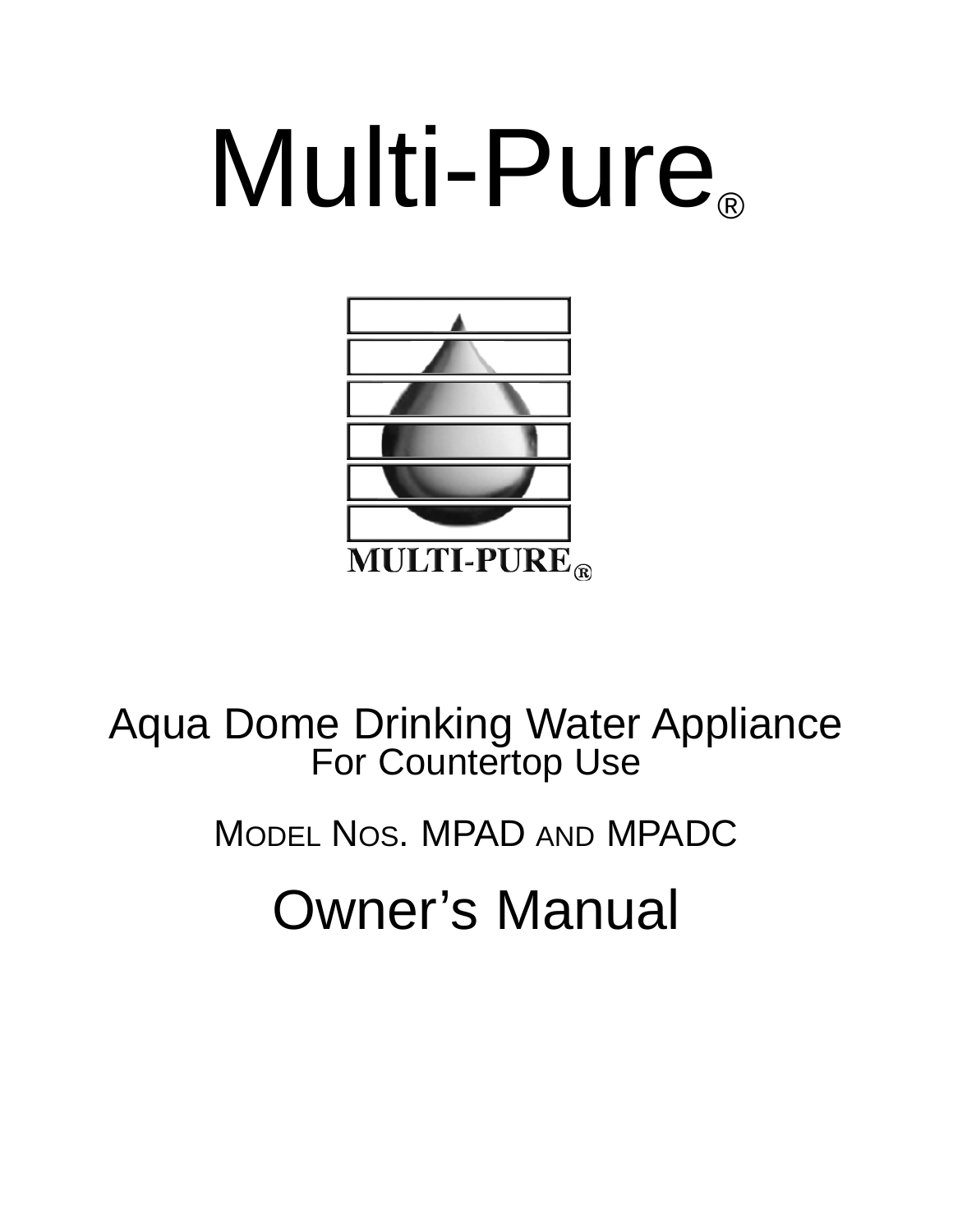## **Multi-Pure Drinking Water Systems**

Thank you for selecting a Multi-Pure Drinking Water System to meet your need for quality drinking water. You have acquired one of the finest drinking water treatment devices available for the reduction of a wide array of contaminants. We are confident that your Multi-Pure System will make a difference in your life. Thank you for your business.

#### **Table of Contents**

| L.   |  |
|------|--|
| Ш.   |  |
| III. |  |
| IV.  |  |
| V.   |  |
|      |  |
|      |  |
|      |  |
|      |  |
| Х.   |  |
|      |  |
|      |  |
|      |  |
|      |  |

## **I. Operation and Maintenance Specifications The Company Aqua Dome Parts**

|                                      | <b>Agua Dome Models</b>         |  |  |
|--------------------------------------|---------------------------------|--|--|
| Model Numbers                        | MPAD and MPADC                  |  |  |
| <b>Housing Composition</b>           | Polypropylene                   |  |  |
| <b>Rubber Items</b>                  | Nitrile                         |  |  |
| Inlet                                | $3/8"$ stem                     |  |  |
| Outlet                               | $1/4"$ stem                     |  |  |
| Replacement Filter Type              | CB6AD                           |  |  |
| <b>Approximate Filter Cost</b>       | $$60 +$                         |  |  |
| Approximate Filter Capacity          | 750 gallons                     |  |  |
| Approximate Flow Rate @ 60 psi       | $0.75$ gpm                      |  |  |
| Maximum Working Pressure             | 100 psi/7.0 kg/cm2              |  |  |
| Minimum Working Pressure             | 30 psi/2.1 kg/cm2               |  |  |
| Maximum Operating Temperature        | 100F / 38C - for cold water use |  |  |
| Minimum Operating Temperature        | 32F / 0C                        |  |  |
| <b>Particle Retention Size</b>       | 0.5 micron (sub micron)         |  |  |
| Certified by:                        | NSF                             |  |  |
|                                      |                                 |  |  |
| + plus tax and shipping and handling |                                 |  |  |

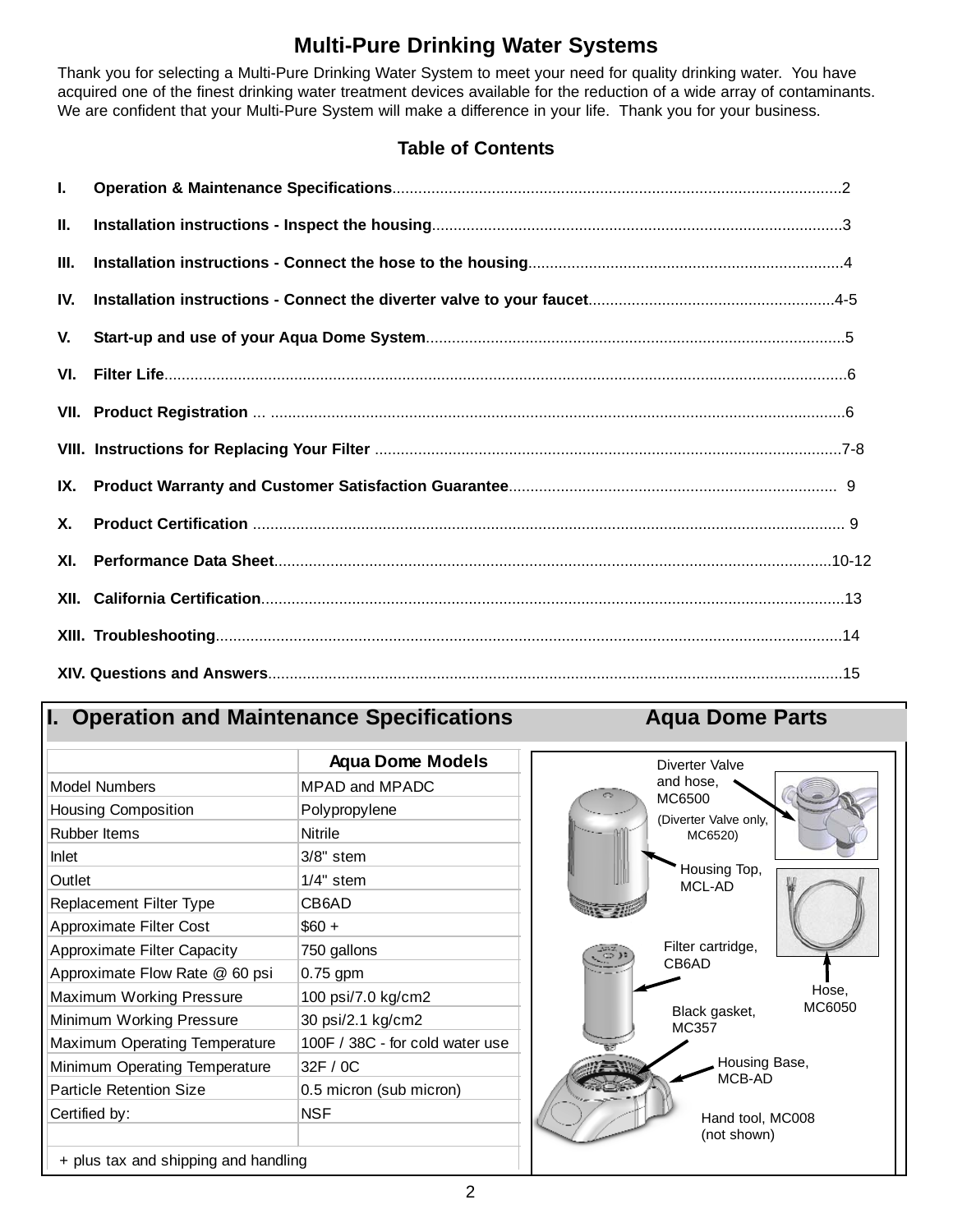## **INSTALLATION, OPERATION & MAINTENANCE MANUAL**



## **Multi-Pure Aqua Dome Drinking Water Appliance**

The Multi-Pure Aqua Dome Drinking Water Appliance, Model MPAD is designed for use on the countertop next to your sink. You can connect it to your existing faucet using the high-tech chrome diverter valve that allows you to easily switch from filtered to unfiltered water.

Instructions for installing all Aqua Dome models (MPAD and MPADC) are as follows.

## **II. Inspect the Housing**

NOTE: The filter cartridge is factory-installed inside the unit housing.

- Step 1 Determine a desired location on your countertop for the unit so that the hose can easily be attached to your faucet.
- Step 2 Inspect the unit housing to confirm that the housing top is securely connected to the bottom.
	- a. With the housing in an upright position, slide the hand tool over the top so that the ridges on the tool fit into the grooves on the housing top.
	- b. Applying steady pressure, turn clockwise to tighten. Hold the base in place on the countertop while turning the top.

![](_page_2_Picture_11.jpeg)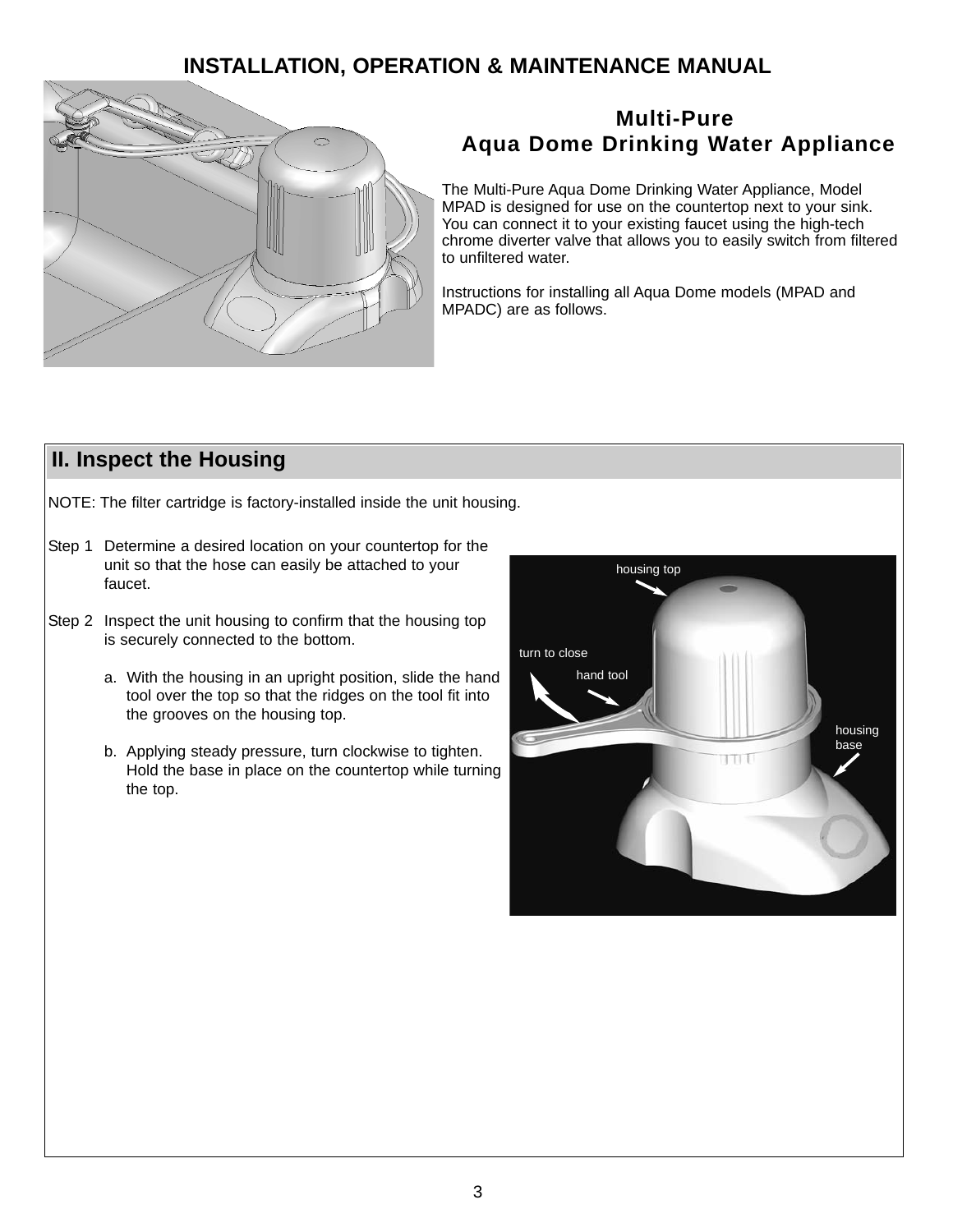## **III. Connect the Hose to the Housing**

NOTE: The Aqua Dome comes with a diverter valve and hose that connects the drinking water system to your faucet.

- Step 3 To connect the hose to the housing base, insert the stems on the end of the hose into the inlet and outlet ports.
	- a. Insert the larger stem into the bottom port (Inlet connector) by slowly pushing the stem straight into the connector as far as it will go. Give a second push to confirm that the stem is fully inserted.
	- b. Insert the smaller stem into the top port (Outlet connector) by slowly pushing the stem straight into the connector as far as it will go. Give a second push to confirm that the stem is fully inserted.

![](_page_3_Picture_5.jpeg)

NOTE: The Aqua Dome Drinking Water Appliance is easy to install on most standard faucets. And, it includes a feature that makes it easy to switch from filtered to unfiltered water.

- Step 4 Remove the aerator or screen from the end of your faucet. The water at your sink should be turned off.
- Step 5 Attach the Diverter Valve directly to the faucet spout. If the threads of the Diverter Valve don't match the threads of your faucet, use one of the adapters provided with your unit.
	- a. Faucets with Outside Threads: For most faucets with outside threads, the diverter valve can be attached directly to the faucet. However, if the Diverter Valve is smaller than your faucet, attach the adapter with inside threads directly to your faucet and then attach the Diverter Valve to the adapter.
	- b. Faucets with Inside Threads: If your faucet has threads on the inside, attach one of the two adapters with outside threads (choose the appropriate size for your faucet) directly to your faucet and then attach the Diverter Valve to the adapter.
	- c. Faucets with No Threads: If your faucet has no threads, you will need to measure the inside neck diameter of the faucet and provide this information to your Multi-Pure Distributor. They will provide you with a special expandable adapter to fit your faucet in exchange for the adapters shipped with the unit.
	- d. Faucets with Odd Sized Threads: If your faucet does not fit any of the adapters provided with your unit, send your threaded aerator or screen to your Multi-Pure Distributor so that they can supply you with the correct adapter to meet your needs. We recommend that you first call the Multi-Pure Customer Relations Department at 800-622-9206.
	- e. Faucets requiring more clearance for the connection, such as sprayer hose faucets, would use a long adapter (MC257). See Step 5.e. on next page for installation instructions.

![](_page_3_Figure_14.jpeg)

![](_page_3_Picture_16.jpeg)

**Diverter Valve Attachment Diverter Valve Attachment with adapter**

![](_page_3_Picture_18.jpeg)

![](_page_3_Picture_19.jpeg)

Large stem

Small stem

**Outlet** 

Inlet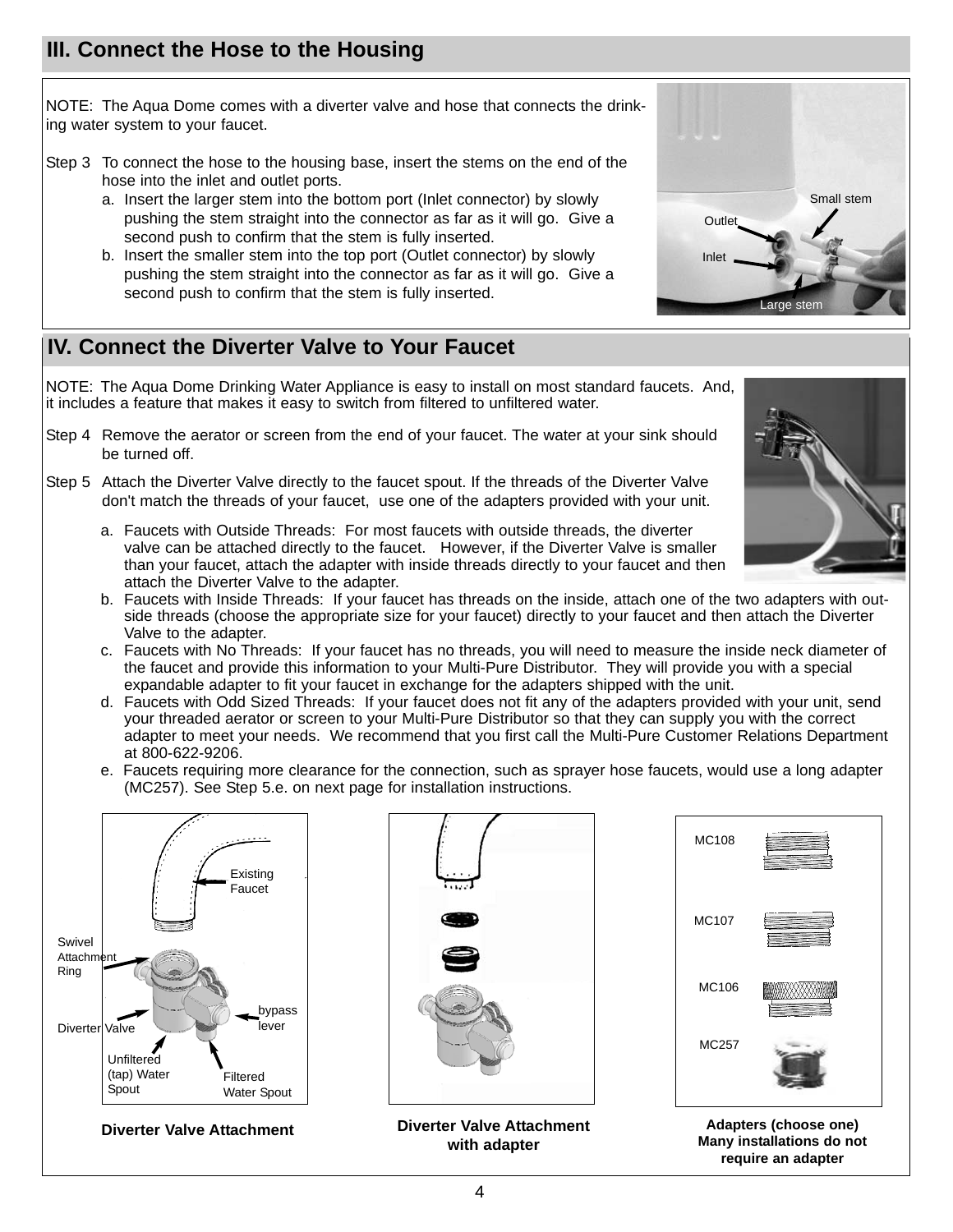## **IV. Connect the Diverter Valve to Your Faucet (continued)**

## **Step 5.e Instructions for Installing a Long Adapter**

The long adapter (MC257) shown in Fig. 1 is used to connect the Hose & Diverter Valve assembly to your faucet or sprayer hose faucet, needing more clearance for the connection.

- 1. Remove the aerator or screen from your faucet.
- 2. Take the long adapter and attach it to the opening of the spout/sprayer then connect the Hose & Diverter Valve assembly to the adapter (Fig. 2).
- 3. Position the Drinking Water System on the sink to allow enough room to use the sprayer faucet.

## **V. Start-up and Use of Your Countertop Drinking Water System**

Congratulations, your Multi-Pure Aqua Dome Drinking Water Appliance has been connected to your faucet and you are now ready to start-up the unit, as follows:

- Step 6 Using a paper towel or cloth, dry off all connections. Also, dry off the drinking water unit.
- Step 7 Ensure that all connections are tight (CAUTION: DO NOT OVER TIGHTEN).
- Step 8 Before starting the flushing and start-up process, unscrew and remove the aerator (screen) from the filtered water spout. Rinse out the aerator to remove any debris that may have collected on the two screens inside it. You will reconnect the aerator upon completion of the filter flushing process.
- Step 9 To purge all air from the unit, turn the housing **upside down** and then turn on the water. Push the bypass lever of the diverter to start the flow of water through the unit. Allow the water to run through the unit and filtered water spout for one minute. Then close the bypass lever and shut off the water at the faucet.
- Step 10 Turn the unit right side up and place it on your counter and check all connections to confirm that there are no leaks.
- Step 11 Turn on the water and push the bypass lever of the diverter valve to again start the flow of water through the unit.
- Step 12 Allow water to run through the unit to waste for approximately 25 minutes to fully flush the filter and charge the carbon.
- Step 13 Push the bypass lever inward to shutoff the flow of water through the Aqua Dome System. Then shut off the water at your faucet and check for leaks.
- Step 14 Lastly, reconnect the aerator to the filtered water spout.

.

#### **Congratulations, you have completed the installation.**

#### **If you have any questions regarding the installation of your countertop unit, call:**

**Multi-Pure Corporation Customer Relations Department 7251 Cathedral Rock Drive Las Vegas, NV 89128 (702) 360-8880 phone (800) 622-9206 toll-free (702) 360-3110 fax email: custsvc@multipure.com www.multipure.com**

![](_page_4_Picture_20.jpeg)

![](_page_4_Picture_21.jpeg)

![](_page_4_Picture_22.jpeg)

![](_page_4_Picture_23.jpeg)

![](_page_4_Picture_24.jpeg)

![](_page_4_Picture_25.jpeg)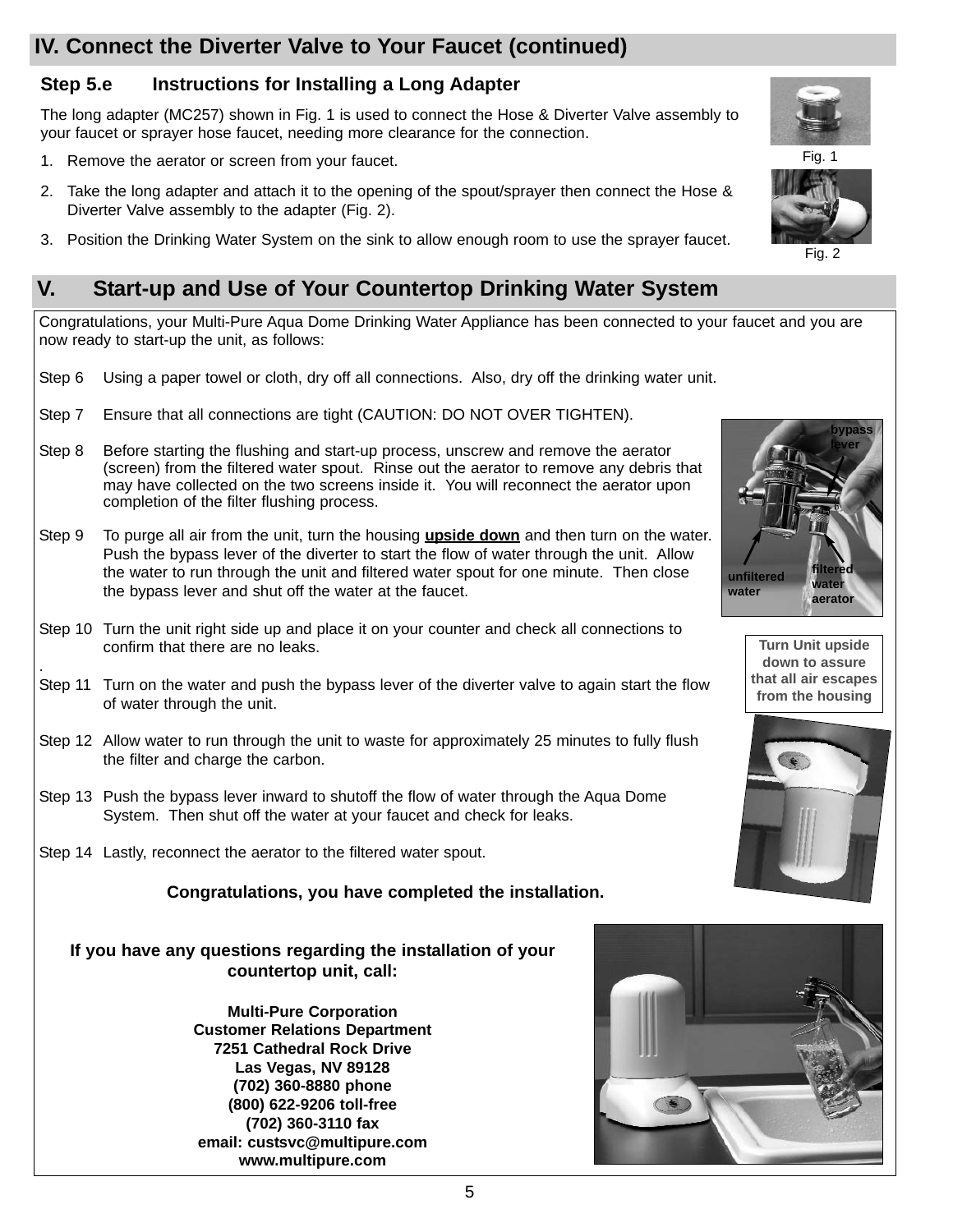## **VI. Filter Life**

Filter life will vary in proportion to the amount of water used and the level of impurities in the water being processed. Claims of capacity are not applicable to contaminants reduced by mechanical filtration because of broad variations in the quality and quantity of physical matter in your drinking water. Your Multi-Pure filter will clog, protecting you from these contaminants, and your flow rate diminishes. For contaminants reduced by adsorption, filter life/capacity is 750 gallons.

It is recommended that filters be replaced annually or sooner if needed. For optimum performance and to maintain your warranty, it is essential that the filter be replaced on a regularly scheduled basis as follows: (a) annually; (b) when the unit's rated capacity (750 gallons) is reached; (c) the flow rate diminishes; (d) the filter becomes saturated with bad tastes and odors.

#### **For a Replacement Filter: Call (800) 622-9208 or go to www.multipure.com/rf.htm**

## **VII. Product Registration**

**Thank you for choosing the Multi-Pure Aqua Dome Drinking Water Appliance. Multi-Pure is committed to providing the highest level of customer service. Please register your purchase with us so that we can better serve you should you need assistance. There are two ways to register your product purchase:**

- *1.* **Register online at www.multipureco.com/productreg.htm**
- **2. Register by mail.** Please complete the below form and mail to:

|                              | <b>Multi-Pure Corporation</b><br><b>Customer Service Department</b>             |                   |                      |
|------------------------------|---------------------------------------------------------------------------------|-------------------|----------------------|
|                              | 7251 Cathedral Rock Drive                                                       |                   |                      |
|                              | Las Vegas, NV 89128                                                             |                   |                      |
|                              |                                                                                 |                   |                      |
|                              | or you may go online to fill out this form, www.multipureco.com/productreg.htm. |                   |                      |
|                              |                                                                                 |                   |                      |
|                              |                                                                                 |                   |                      |
| Name:                        |                                                                                 |                   |                      |
| Address (number and street): |                                                                                 |                   |                      |
| City:                        |                                                                                 | State:            | Zip:                 |
| Telephone Number:            |                                                                                 | Date of Purchase: |                      |
| E-mail address:              |                                                                                 |                   | <b>Model Series:</b> |
|                              |                                                                                 |                   | <b>Agua Dome</b>     |
|                              | Distributor's Name (person from whom you purchased the Multi-Pure unit):        |                   |                      |
|                              |                                                                                 |                   |                      |

Thank you. We appreciate your taking the time to register your purchase. The information you provide to us is used only by Multi-Pure to provide you with service. Your information is not shared with any other entity.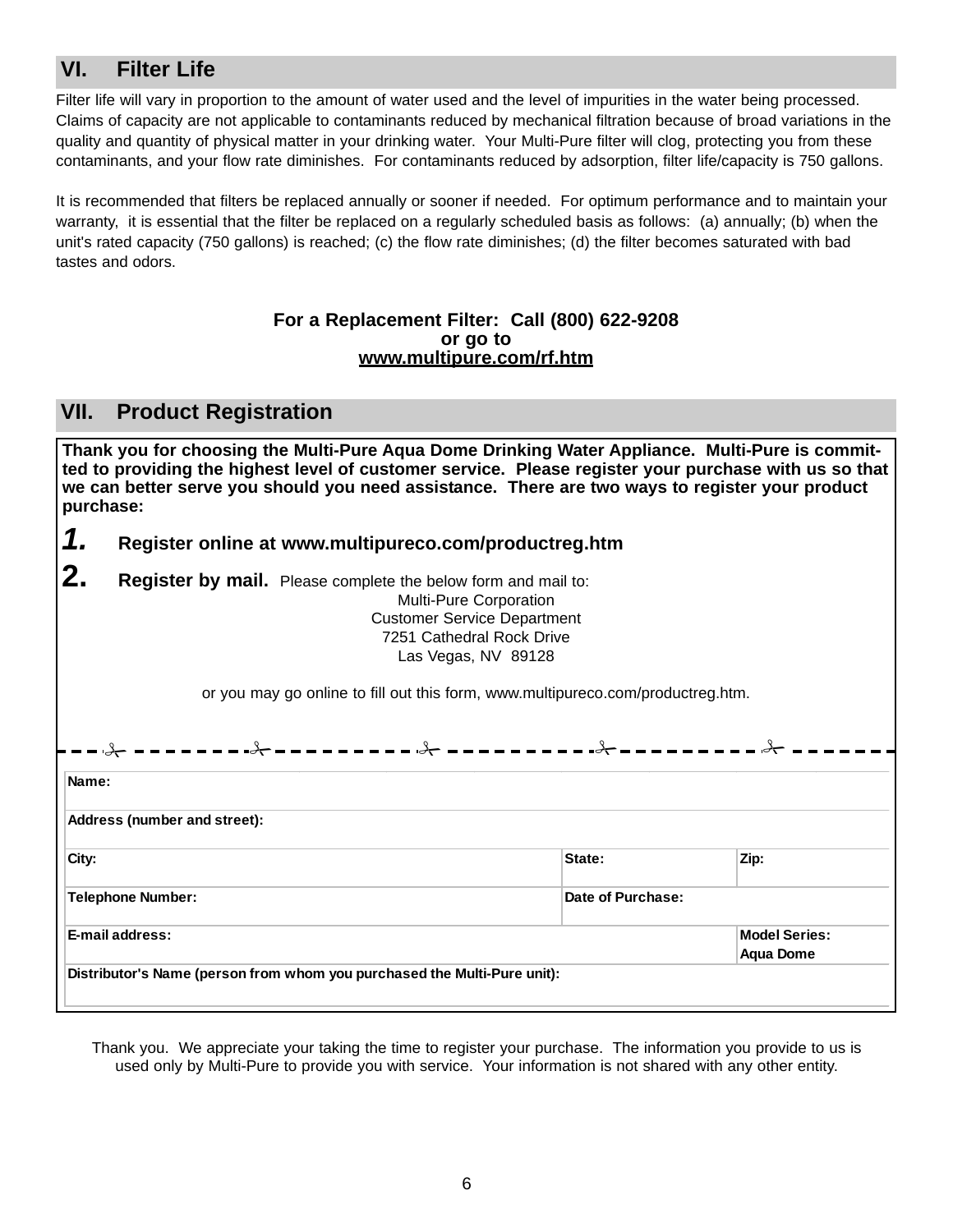## **VIII. Instructions for Changing Your Filter**

#### **REMOVING THE OLD FILTER**

- 1. Remove the shipping materials plastic wrapper and instruction wrapper.
- 2. It may be advisable to place a folded towel beneath the housing before opening it. Or you may place it in your sink or in a pan to open.
- 3. Confirm that your tap water is off.
- 4. Open the diverter valve by pushing the bypass lever (Fig. A) so that the water flows through the unit and the filtered water spout until the flow stops.
- 5. When the flow of water stops, then close the diverter by pushing the bypass valve.
- 6. With the housing in an upright position, or on its side on a towel, use the Aqua Dome hand tool to open the unit (Fig. B).
	- a. Slide the hand tool over the housing top so that the ridges on the tool fit into the grooves on the housing top.
	- b. Hold the base in place on the countertop and apply steady pressure to the hand tool to turn the top.
	- c. Once the top is loose, you can complete the opening process by turning it with your hand.
- 7. Remove the housing top from the base, leaving the black gasket on the bottom of the base (Fig C).
- 8. Remove the old filter (cartridge) from the unit base by pulling out and slightly twisting the filter until it is released from the base as shown in Fig. D.
- 9. Wrap the used filter in paper and dispose of it in your normal refuse.
- 10. Clean and rinse out the inside of the housing.

#### **INSTALLING THE NEW FILTER**

- 11. Insert the new filter in the center port of the housing base, twisting slightly, as shown in Fig. D. Then push straight down on the filter to assure that is firmly in place.
- 12. Reconnect the housing top with base (Fig. C).
- 13. Hand-tighten the housing top by turning it clockwise. The top should be securely connected to the base. If necessary, use the hand tool, shipped with your unit, to tighten the top (Fig. B-1).
	- a. With the housing in an upright position, slide the hand tool over the top so that the ridges on the tool fit into the grooves on the housing top.
	- b. Applying steady pressure, turn clockwise to tighten. Hold the base in place on the countertop while turning the top.

![](_page_6_Picture_21.jpeg)

Fig. A

![](_page_6_Picture_23.jpeg)

Fig.B-1 Fig.B-2

![](_page_6_Picture_26.jpeg)

Fig. C

![](_page_6_Picture_28.jpeg)

Fig. D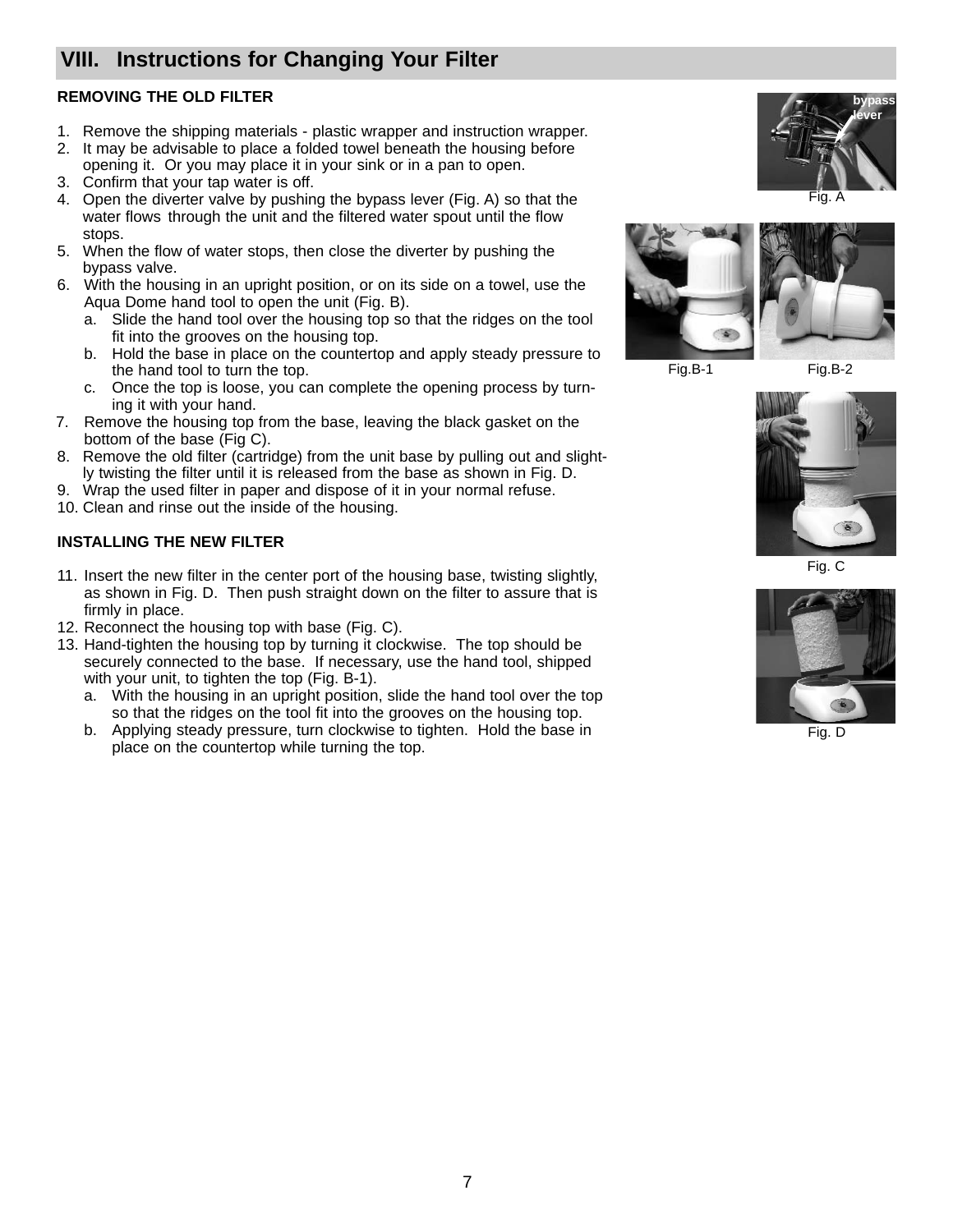#### **RE-STARTING YOUR AQUA DOME UNIT**

- 14. Using a paper towel or cloth, dry off all connections and your drinking water unit.
- 15. Ensure that all connections are tight (CAUTION: DO NOT OVER TIGHTEN - see item #13c).
- 16. Before starting the flushing and start-up process, unscrew and remove the aerator (screen) from the filtered water spout (Fig. E). Rinse out the aerator to remove any debris that may have collected on the two screens inside it. You will reconnect the aerator upon completion of the filter flushing process (see step #24).
- 17. To purge all air from the unit, turn the housing **upside down** and then turn on the water at your tap faucet (Fig. F).
- 18. With the unit upside down, push the bypass lever of the diverter to start the flow of water through the unit (Fig. G). Allow the water to run through the unit and filtered water spout (without the aerator) for ONE minute. Then close the bypass lever and shut off the water at the faucet.
- 19. Turn the unit right side up, place it on your counter and check all connections to confirm that there are no leaks (Fig. H).
- 20. Turn on the water and push the bypass lever of the diverter valve to again start the flow of water through the unit (Fig. G).
- 21. Allow water to run through the unit to waste for approximately 25 minutes to fully flush the filter and charge the carbon (Fig G).
- 22. Push the bypass lever inward to shutoff the flow of water through the Aqua Dome unit.
- 23. Shut off the water at your faucet and check for leaks.
- 24. Then reconnect the aerator to the filtered water spout (Fig. E).

#### **You now can resume using your Multi-Pure Drinking Water System for all your drinking water, cooking, and food preparation needs.**

**For assistance, call Multi-Pure's Customer Relations Department 800-622-9206**

![](_page_7_Picture_14.jpeg)

Filtered Water Aerator

Fig. E

![](_page_7_Picture_17.jpeg)

Fig. F

![](_page_7_Picture_19.jpeg)

![](_page_7_Picture_20.jpeg)

Fig. G

![](_page_7_Picture_22.jpeg)

Fig. H

![](_page_7_Picture_24.jpeg)

Fig. I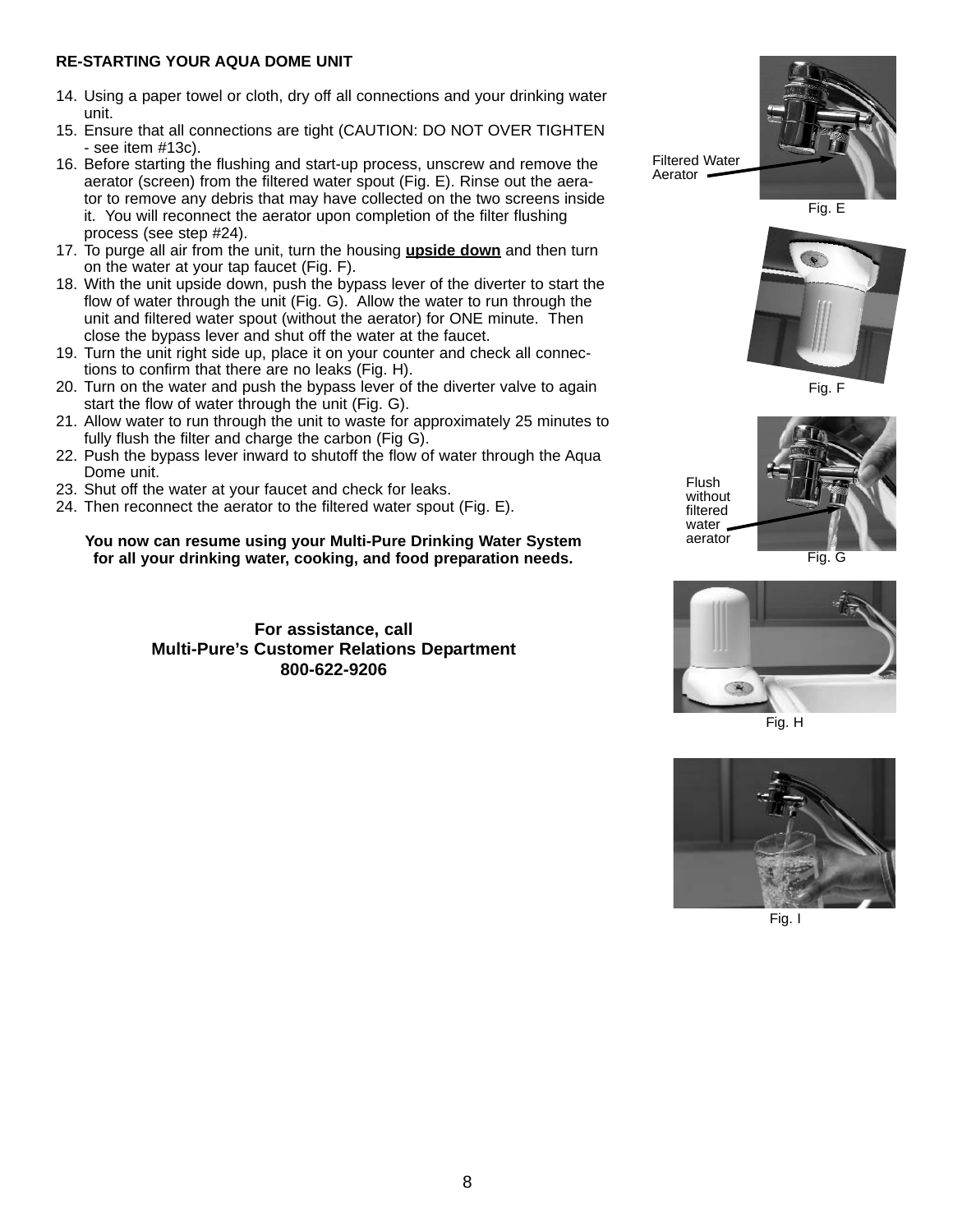**Multi-Pure 90-Day Guarantee:** Multi-Pure demonstrates its confidence in the performance of its Drinking Water Systems by offering its 90 day moneyback guarantee. If you should find the Drinking Water System unsatisfactory, let us know within thirty days of purchase, and we will promptly exchange it or refund your money.

**Multi-Pure Warranty:** Multi-Pure Corporation warrants to the original retail customer its Drinking Water Systems and components to be free of defects in material and workmanship for use under normal care, and will repair or replace any System at no charge (excluding transportation to Multi-Pure headquarters) to the customer during the warranty period. The Aqua Dome Housing is warranted for a lifetime (provided that filter has been changed at least once per year); all exterior hoses and attachments to the System are warranted for defects in material and workmanship for one year.

Multi-Pure Solid Carbon Block Filters are warranted for defects in material and workmanship for use under normal care. The capacity of the filter cartridge depends upon the amount of impurities in the water to be processed. For optimum performance, it is essential that the Solid Carbon Block Filter cartridge be replaced annually or when it has processed its listed capacity, whichever comes first.

Except as otherwise expressly provided above, Multi-Pure Corporation makes no warranties, express or implied, arising by law or otherwise, including without limitation the implied warranties of merchantability and fitness for a particular purpose, to any person. This limited warranty may not be altered, varied or extended except by a written instrument executed by Multi-Pure Corporation. The remedy of repair or replacement as provided under this limited warranty is exclusive. In no event shall Multi-Pure Corporation be liable for any consequential or incidental damages to any person whether occasioned by negligence of the manufacturer, including without limitation damages of loss of use, cost of substitution, property damage, or other monetary loss.

Warranty is valid only if Drinking Water System is operated within conditions listed herein.

## **IX. Warranty X. Certification**

## **Multi-Pure Drinking Water Systems Product Performance Tested and Certified**

![](_page_8_Picture_8.jpeg)

Multi-Pure Drinking Water Systems have been tested and certified by NSF International to comply with NSF/ANSI Standards 42 and 53 for the reduction of specific contaminants being considered as established or potential health hazards.

**Standard 42, Aesthetic Effects** System tested and certified by NSF International against NSF/ANSI Standard 42 for the reduction of: Chloramine Chlorine taste and odor Nominal Particulate reduction, class I

## **Standard 53, Health Effects**

System tested and certified by NSF International against NSF/ANSI Standard 53 for the reduction of: Asbestos Chlordane Cyst Lead Mercury MTBE PCB Toxaphene Turbidity VOC (listed below)

#### **Volatile Organic Chemicals (VOC) includes:**

**Disinfection By-Products** chloropicrin haloacetonitriles (HAN): bromochloroacetonitrile dibromoacetonitrile dichloroacetonitrile trichloroacetonitrile haloketones (HK): 1,1-dichloro-2-Propanone 1,1-trichloro-2-Propanone trihalomethanes (THMs; TTHMs): bromodichloromethane bromoform chloroform dibromochloromethane tribromoacetic acid

**Chemicals** benzene carbon tetrachloride chlorobenzene 1,2-dichloroethane 1,1-dichloroethylene cis-1,2-dichloroethylene 1,2-dichloropropane cis-1,3-dichloropropylene ethylbenzene hexachlorobutadiene hexachlorocyclopentadiene simazine styrene 1,1,2,2-tetrachloroethane tetrachloroethylene toluene trans-1,2-dichloroethylene 1,2,4-trichlorobenzene 1,1,1-trichloroethane 1,1,2-trichloroethane trichloroethylene xylenes (total)

#### **Herbicides**

alachlor atrazine 2,4-D dinoseb pentachlorophenol 2,4,5-TP (silvex)

#### **Pesticides**

carbofuran dibromochloropropane (DBCP) o-dichlorobenzene p-dichlorobenzene endrin ethylene dibromide (EDB) heptachlor heptachlor epoxide lindane methoxychlor

Filter capacity is 750 gallons, which is approximately a 12 month supply depending on local water conditions.

Claims of capacity are not applicable to contaminants reduced by mechanical filtration because of broad variations in the quality and quantity of physical matter in your drinking water.

![](_page_8_Picture_22.jpeg)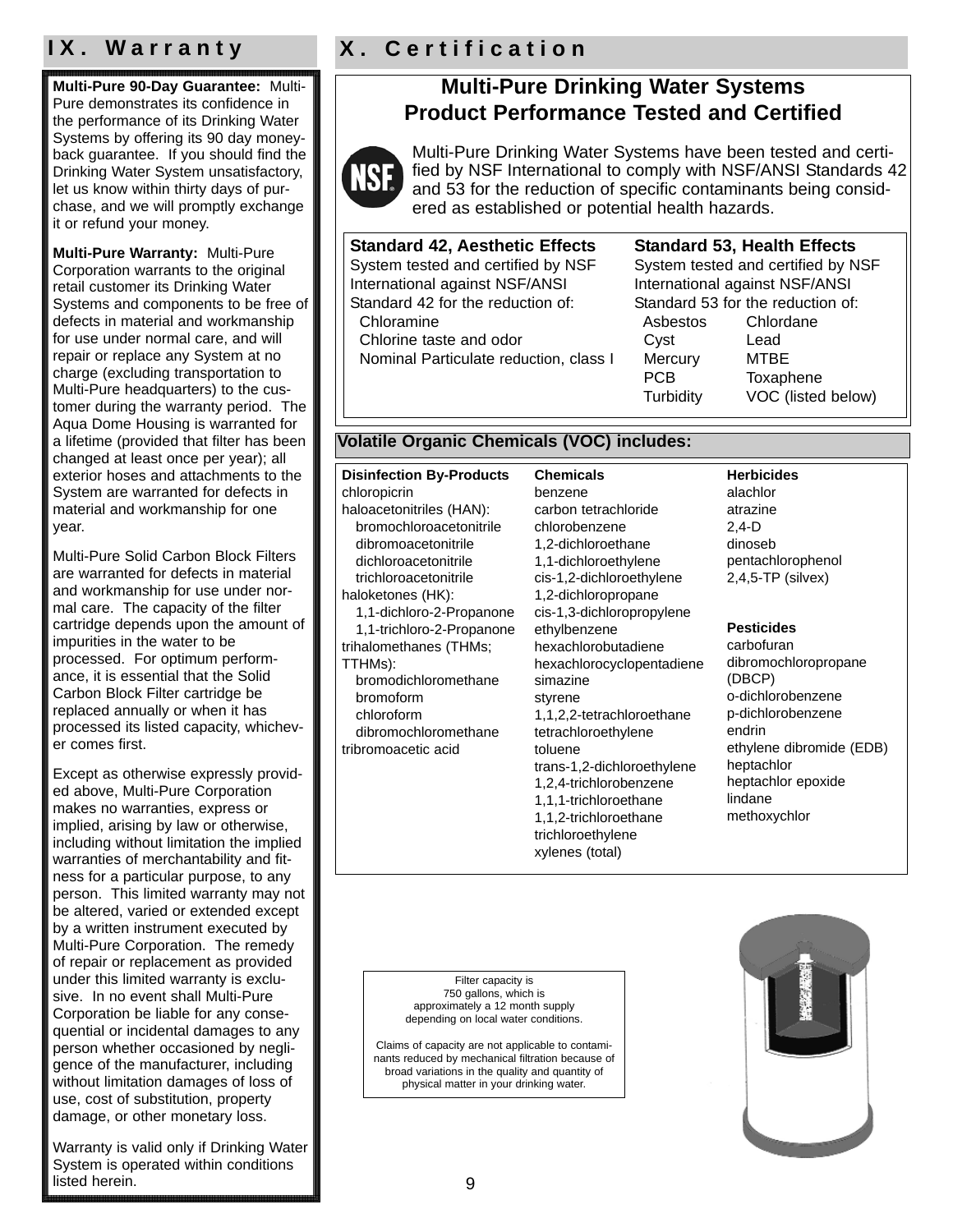#### **XI.**

![](_page_9_Picture_1.jpeg)

# **Performance Data Sheet**

Multi-Pure Drinking Water Systems have been tested and certified under NSF/ANSI Standard Nos. 53 as shown below. The concentration of the indicated substances in water entering the system was reduced to a concentration less than or equal to the permissible limit for water leaving the system, as specified in NSF/ANSI 53, Health Effects.

![](_page_9_Picture_4.jpeg)

#### **For Model Nos. MPAD and MPADC**

|                                                           |                    |                                          | <b>Maximum permissible</b><br>product water |
|-----------------------------------------------------------|--------------------|------------------------------------------|---------------------------------------------|
|                                                           | <b>Percent</b>     | <b>Influent challenge</b>                | concentration                               |
| <b>Substance</b>                                          | <b>Reduction**</b> | concentration<br>(mg/L unless specified) | (mg/L unless specified)                     |
| <b>ALACHLOR*</b>                                          | >98%               | 0.05                                     | 0.001                                       |
|                                                           |                    | $10^7$ to $10^8$ fibers/L; fibers        |                                             |
| <b>ASBESTOS</b>                                           | >99.9%             | greater than 10                          | 99% reduction                               |
|                                                           |                    | micrometers in length                    | requirement                                 |
| <b>ATRAZINE*</b>                                          | >97%               | 0.1                                      | 0.003                                       |
| <b>BENZENE*</b>                                           | >99%               | 0.081                                    | 0.001                                       |
| <b>BROMODICHLOROMETHANE (TTHM)*</b>                       | >99.8%             | $0.300 +/- 0.30$                         | 0.015                                       |
| <b>BROMOFORM</b> (TTHM)*                                  | >99.8%             | $0.300 +/- 0.30$                         | 0.015                                       |
| <b>CARBOFURAN</b> (Furadan)*                              | >99%               | 0.19                                     | 0.001                                       |
| <b>CARBON TETRACHLORIDE*</b>                              | 98%                | 0.078                                    | 0.0018                                      |
| <b>CHLORDANE</b>                                          | $>99.5\%$          | $0.04 +10%$                              | 0.002                                       |
| CHLOROBENZENE (Monochlorobenzene)*                        | >99%               | 0.077                                    | 0.001                                       |
| <b>CHLOROPICRIN*</b>                                      | 99%                | 0.015                                    | 0.0002                                      |
| <b>CHLOROFORM</b> (TTHM)* (surrogate chemical)            | >99.8%             | $0.300 +/- 0.30$                         | 0.015                                       |
| Cryptosporidium (CYST)                                    | 99.95%             | minimum 50,000/mL                        | 99.95%                                      |
| CYST (Giardia; Cryptosporidium; Entamoeba;<br>Toxoplasma) | 99.95%             | minimum 50,000/mL                        | 99.95%                                      |
| $2, 4-D*$                                                 | 98%                | 0.110                                    | 0.0017                                      |
| DBCP (see Dibromochloropropane)*                          | >99%               | 0.052                                    | 0.00002                                     |
| 1,2-DCA (see 1,2-DICHLOROETHANE)*                         | 95%                | 0.088                                    | 0.0048                                      |
| 1,1-DCE (see 1,1-DICHLOROETHYLENE)*                       | >99%               | 0.083                                    | 0.001                                       |
| <b>DIBROMOCHLOROMETHANE (TTHM;</b>                        | >99.8%             | $0.300 + 0.30$                           | 0.015                                       |
| Chlorodibromomethane)*                                    |                    |                                          |                                             |
| DIBROMOCHLOROPROPANE (DBCP)*                              | >99%               | 0.052                                    | 0.00002                                     |
| o-DICHLOROBENZENE (1,2 Dichlorobenzene)*                  | >99%               | 0.08                                     | 0.001                                       |
| p-DICHLOROBENZENE (para-Dichlorobenzene)*                 | >98%               | 0.04                                     | 0.001                                       |
| 1,2-DICHLOROETHANE (1,2-DCA)*                             | 95%                | 0.088                                    | 0.0048                                      |
| 1,1-DICHLOROETHYLENE (1,1-DCE)*                           | >99%               | 0.083                                    | 0.001                                       |
| CIS-1,2-DICHLOROETHYLENE*                                 | >99%               | 0.17                                     | 0.0005                                      |
| TRANS-1,2- DICHLOROETHYLENE*                              | >99%               | 0.086                                    | 0.001                                       |
| 1,2-DICHLOROPROPANE (Propylene Dichloride)*               | >99%               | 0.08                                     | 0.001                                       |
| CIS-1,3- DICHLOROPROPYLENE*                               | >99%               | 0.079                                    | 0.001                                       |
| <b>DINOSEB*</b>                                           | 99%                | 0.17                                     | 0.0002                                      |
| EDB (see ETHYLENE DIBROMIDE)*                             | >99%               | 0.044                                    | 0.00002                                     |
| <b>ENDRIN*</b>                                            | 99%                | 0.053                                    | 0.00059                                     |
| Entamoeba (see CYSTS)                                     | 99.95%             | minimum 50,000/mL                        | 99.95%                                      |
| ETHYLBENZENE*                                             | >99%               | 0.088                                    | 0.001                                       |
| <b>ETHYLENE DIBROMIDE (EDB)*</b>                          | $>99\%$            | 0.044                                    | 0.00002                                     |
| Furadan (see CARBOFURAN)*                                 | >99%               | 0.19                                     | 0.001                                       |

*\*\*Percent reduction reflects actual performance of Multi-Pure product as specifically tested (at 200% of capacity, i.e. 1500 gallons). Percent reduction shown for VOCs\* reflects the allowable claims for Volatile Organic Chemicals/Compounds as per Tables. Chloroform was used as a surrogate for VOC reduction claims: the Multi-Pure Systems' actual reduction rate of Chloroform was >99.8% as tested (at 200% of capacity).*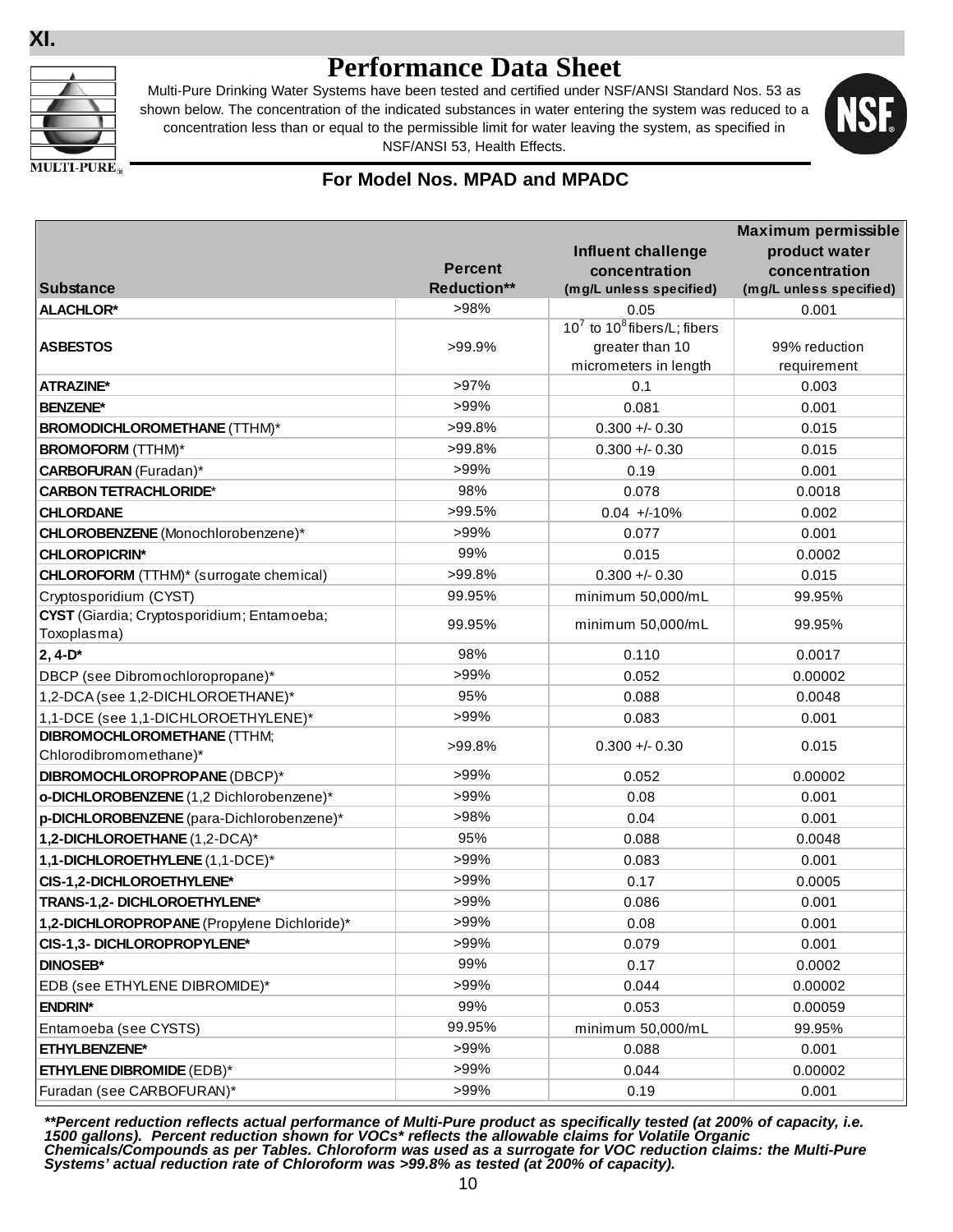|                                                  | <b>Percent</b><br><b>Reduction**</b> | <b>Influent challenge</b><br>concentration | <b>Maximum permissible</b><br>product water<br>concentration |
|--------------------------------------------------|--------------------------------------|--------------------------------------------|--------------------------------------------------------------|
| <b>Substance</b>                                 |                                      | (mg/L unless specified)                    | (mg/L unless specified)                                      |
| Giardia Lamblia (see CYST)                       | >99.95%                              | minimum 50,000/mL                          | 99.95%                                                       |
| <b>HALOACETONITRILES (HAN)*</b>                  |                                      |                                            |                                                              |
| <b>BROMOCHLOROACETONITRILE</b>                   | 98%                                  | 0.022                                      | 0.0005                                                       |
| <b>DIBROMOACETONITRILE</b>                       | 98%                                  | 0.024                                      | 0.0006                                                       |
| <b>DICHLOROACETONITRILE</b>                      | 98%                                  | 0.0096                                     | 0.0002                                                       |
| <b>TRICHLOROACETONITRILE</b>                     | 98%                                  | 0.015                                      | 0.0003                                                       |
| <b>HALOKETONES (HK):*</b>                        |                                      |                                            |                                                              |
| 1,1-DICHLORO-2-PROPANONE                         | 99%                                  | 0.0072                                     | 0.0001                                                       |
| 1,1,1-TRICHLORO-2-PROPANONE                      | 96%                                  | 0.0082                                     | 0.0003                                                       |
| <b>HEPTACHLOR*</b>                               | >99%                                 | 0.25                                       | 0.00001                                                      |
| <b>HEPTACHLOR EPOXIDE*</b>                       | 98%                                  | 0.0107                                     | 0.0002                                                       |
| HEXACHLOROBUTADIENE (Perchlorobutadiene)*        | >98%                                 | 0.044                                      | 0.001                                                        |
| <b>HEXACHLOROCYCLOPENTADIENE*</b>                | >99%                                 | 0.060                                      | 0.000002                                                     |
| $LEAD$ (pH 6.5)                                  | $>99.3\%$                            | $0.15 +/- 10%$                             | 0.010                                                        |
| LEAD ( $pH 8.5$ )                                | $>99.3\%$                            | $0.15 +/- 10%$                             | 0.010                                                        |
| LINDANE*                                         | >99%                                 | 0.055                                      | 0.00001                                                      |
| <b>MERCURY</b> ( $pH$ 6.5)                       | >99%                                 | $0.006 +/- 10%$                            | 0.002                                                        |
| MERCURY (pH 8.5)                                 | >99%                                 | $0.006 +/- 10%$                            | 0.002                                                        |
| <b>METHOXYCHLOR*</b>                             | >99%                                 | 0.050                                      | 0.0001                                                       |
| Methylbenzene (see TOLUENE)*                     | >99%                                 | 0.078                                      | 0.001                                                        |
| Monochlorobenzene (see CHLOROBENZENE)*           | >99%                                 | 0.077                                      | 0.001                                                        |
| MTBE (methyl tert-butyl ether)                   | >96.6%                               | $0.015 + - 20%$                            | 0.005                                                        |
| POLYCHLORINATED BIPHENYLS (PCBs, Aroclor 1260)   | >99.9%                               | $0.01 +/- 10%$                             | 0.0005                                                       |
| PCE (see TETRACHLOROETHYLENE)*                   | >99%                                 | 0.081                                      | 0.001                                                        |
| PENTACHLOROPHENOL*                               | >99%                                 | 0.096                                      | 0.001                                                        |
| Perchlorobutadiene (see HEXACHLOROBUTADIENE)*    | >98%                                 | 0.044                                      | 0.001                                                        |
| Propylene Dichloride (see 1,2 -DICHLOROPROPANE)* | >99%                                 | 0.080                                      | 0.001                                                        |
| SIMAZINE*                                        | >97%                                 | 0.120                                      | 0.004                                                        |
| Silvex (see 2,4,5-TP)*                           | 99%                                  | 0.270                                      | 0.0016                                                       |
| <b>STYRENE</b> (Vinylbenzene)*                   | >99%                                 | 0.15                                       | 0.0005                                                       |
| 1,1,1-TCA (see 1,1,1 - TRICHLOROETHANE)*         | 95%                                  | 0.084                                      | 0.0046                                                       |
| TCE (see TRICHLOROETHYLENE)*                     | >99%                                 | 0.180                                      | 0.0010                                                       |
| 1,1,2,2- TETRACHLOROETHANE*                      | >99%                                 | 0.081                                      | 0.001                                                        |
| TETRACHLOROETHYLENE*                             | >99%                                 | 0.081                                      | 0.001                                                        |
| TOLUENE (Methylbenzene)*                         | >99%                                 | 0.078                                      | 0.001                                                        |
| <b>TOXAPHENE</b>                                 | >92.9%                               | $0.015 +/- 10%$                            | 0.003                                                        |
| Toxoplasma (see CYSTS)                           | 99.95%                               | minimum 50,000/mL                          | 99.95%                                                       |
| $2,4,5$ -TP (Silvex)*                            | 99%                                  | 0.270                                      | 0.0016                                                       |
| TRIBROMOACETIC ACID*                             |                                      | 0.042                                      | 0.001                                                        |
| 1,2,4 TRICHLOROBENZENE (Unsymtrichlorobenzene)*  | >99%                                 | 0.160                                      | 0.0005                                                       |
| 1,1,1-TRICHLOROETHANE (1,1,1-TCA)*               | 95%                                  | 0.084                                      | 0.0046                                                       |
| 1,1,2-TRICHLOROETHANE*                           | >99%                                 | 0.150                                      | 0.0005                                                       |
| TRICHLOROETHYLENE (TCE)*                         | >99%                                 | 0.180                                      | 0.0010                                                       |
| TRIHALOMETHANES (TTHM) (Chloroform; Bromoform;   |                                      |                                            |                                                              |
| Bromodichloromethane; Dibromochloromethane)      | >99.8%                               | $0.300 +/- 0.30$                           | 0.015                                                        |
| <b>TURBIDITY</b>                                 | >99%                                 | 11 +/- 1 NTU                               | 0.5 NTU                                                      |
| TRICHLOROBENZENE)*                               | >99%                                 | 0.160                                      | 0.0005                                                       |
| Vinylbenzene (see STYRENE)*                      | >99%                                 | 0.150                                      | 0.0005                                                       |
| <b>XYLENES (TOTAL)*</b>                          | >99%                                 | 0.070                                      | 0.001                                                        |
|                                                  |                                      |                                            |                                                              |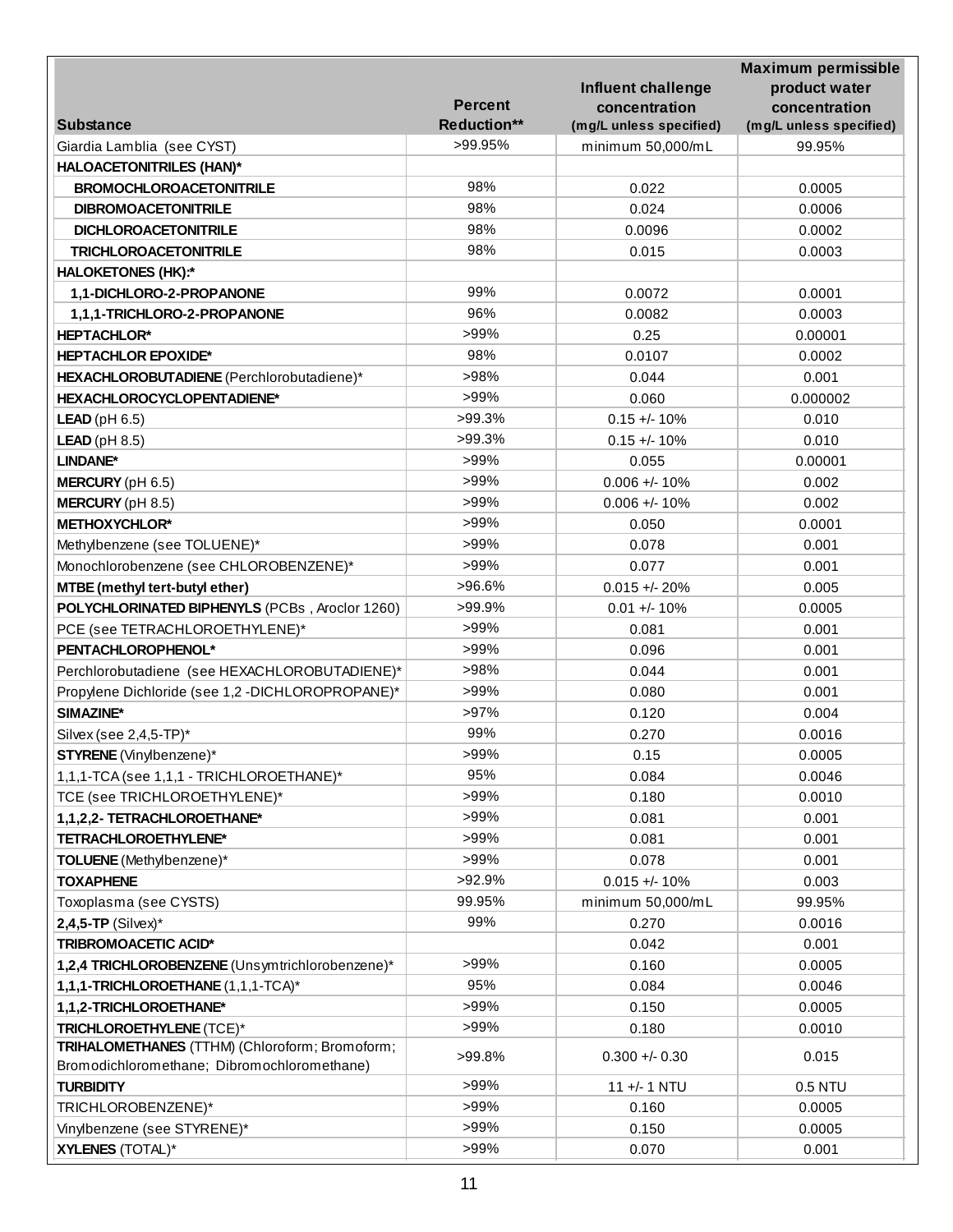#### **NSF/ANSI 42 - Aesthetic Effects**

The System has been tested according to NSF/ANSI Standard 42 for the reduction of the following substances. The concentration of the indicated substances in water entering the system was reduced to a concentration less than or equal to the permissible limit for water leaving the system.

| <b>Substance</b>                                                                        | <b>Percent</b><br><b>Reduction**</b> | Influent challenge<br>concentration<br>(mg/L unless specified) | Maximum permissible<br>product water<br>concentration<br>(mg/L unless specified) |
|-----------------------------------------------------------------------------------------|--------------------------------------|----------------------------------------------------------------|----------------------------------------------------------------------------------|
| <b>CHLORAMINE as Aesthetic Effect (As)</b><br>Monochloramine)                           | $>97\%$                              | 3.0 mg/L $+/- 10\%$                                            | $0.5$ mg/L                                                                       |
| <b>CHLORINE as Aesthetic Effect</b>                                                     | 99%                                  | 2.0 Mg/L +/- 10%                                               | $>$ or = 50%                                                                     |
| <b>PARTICULATE, (Nominal Particulate Reduction, Class</b><br>II, Particles 0.5 TO <1 UM | Class $I > 99\%$                     | At Least 10,000 particles/mL                                   | $>$ or = 85%                                                                     |

Note: This addresses the U.S. Environmental Protection Agency (EPA) Primary and Secondary Drinking Water Regulations in effect at its time of publication, they relate to Multi-Pure's performance in conformance to the industry performance criteria. These regulations are continually being updated at the Federal level. Accordingly, this list of MCLs will be reviewed and amended when appropriate. Please see sales brochure for list of product certifications.

#### **NOTES:**

- 1. Multi-Pure Drinking Water Systems have been certified, as indicated, by NSF International for compliance to NSF/ANSI Standard Nos. 42 & 53.
- 2. The Multi-Pure Drinking Water Systems have been certified by the State of California Department of Health Services for the reduction of specific contaminants listed herein.
- 3. Chloroform was used as a surrogate for claims of reduction of VOCs. Multi-Pure Systems tested at >99.8% actual reduction of Chloroform. Percent reduction shown herein reflects the allowable claims for VOCs as per tables in the Standard.
- 4. **Do not use with water that is microbiologically unsafe or of unknown quality without adequate disinfection before or after the system. Systems certified for cyst reduction may be used on disinfected water that may contain filterable cysts.**
- 5. Filter life will vary in proportion to the amount of water used and the level of impurities in the water being processed. For optimum performance, it is essential that the filter be replaced on a regularly scheduled basis as follows: (a) annually; (b) when the unit's rated capacity has been reached; (c) the flow rate diminishes; (d) the filter becomes saturated with bad tastes and odors.
- 6. Multi-Pure's Aqua Dome Housing is warranted for a lifetime (provided that filter has been changed at least once per year). All exterior hoses and attachments to the System are warranted for one year. Please see the Owner's Manual for complete product guarantee and warranty information.
- 7. Please see the Owner's Manual for installation instructions and operating procedures.
- 8. In compliance with New York law, it is recommended that before purchasing a water treatment system, NY residents have their water supply tested to determine their actual water treatment needs. Please compare the capabilities of the Multi-Pure unit with your actual water treatment needs.
- 9. Check for compliance with state and local laws and regulations.
- 10. While testing was performed under standard laboratory conditions, actual performance may vary.
- 11. The list of substances which the treatment device reduces does not necessarily mean that these substances are present in your tap water.

![](_page_11_Picture_16.jpeg)

**Model Nos: MPAD MPADC**

| <b>Operational Specifications</b>               | <b>MPAD/ MPADC</b>                                         |
|-------------------------------------------------|------------------------------------------------------------|
| Approximate Service Capacity (5)                | 750 gallons                                                |
| Replacement Filter Type Model No./ Approx. Cost | CB6AD/\$60                                                 |
| Approximate Flow Rate @ 60 psi                  | $0.75$ gpm                                                 |
| Maximum Water Pressure                          | 100 psi/7.0 kg/cm2                                         |
| Minimum Water Pressure                          | 30 psi/2.1 kg/cm2                                          |
| Maximum Operating Temperature                   | $100^{\circ}$ F/38 $^{\circ}$ C<br>for cold water use only |
| Minimum Operating Temperature                   | $32^{\circ}F/0^{\circ}C$                                   |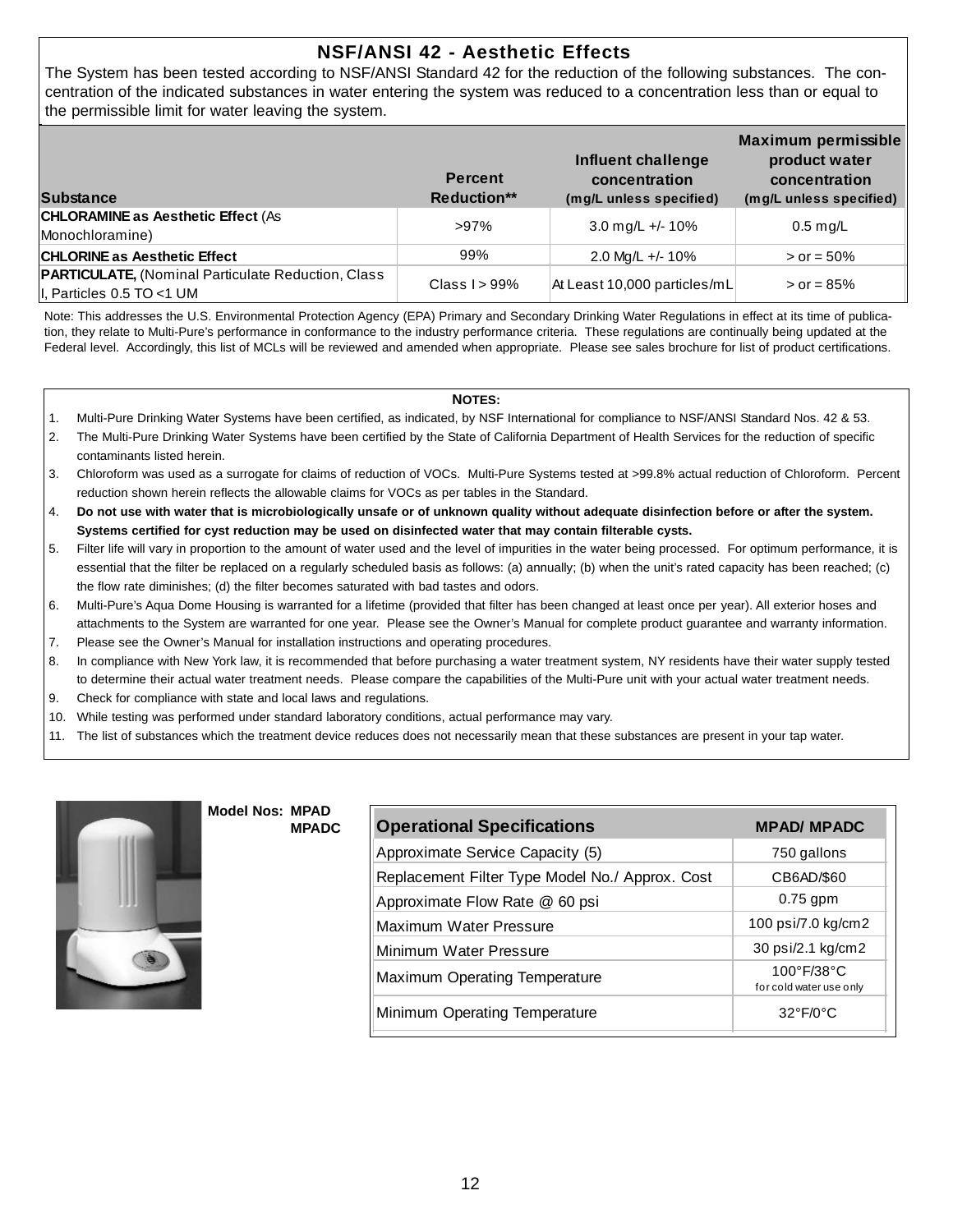|                                                                                                                | Department of Health Services                      |                                            |
|----------------------------------------------------------------------------------------------------------------|----------------------------------------------------|--------------------------------------------|
|                                                                                                                | <b>Water Treatment Device</b>                      |                                            |
|                                                                                                                | Certificate Number                                 |                                            |
|                                                                                                                | $05 - 1736$                                        |                                            |
|                                                                                                                | Date Issued: October 20, 2005                      |                                            |
|                                                                                                                |                                                    |                                            |
| <b>Trademark/Model Designation</b>                                                                             | <b>Replacement Element(s)</b>                      |                                            |
| Multi-Pure MPAD                                                                                                | CB6AD                                              |                                            |
| Multi-Pure MPADC                                                                                               | CB6AD                                              |                                            |
| <b>Manufacturer:</b> Multi-Pure Drinking Water Systems                                                         |                                                    |                                            |
| The water treatment device(s) listed on this certificate have met the testing requirements pursuant to Section |                                                    |                                            |
| 116830 of the Health and Safety Code for the following health related contaminants:                            |                                                    |                                            |
| <b>Microbiological Contaminants and Turbidity</b>                                                              |                                                    | <b>Inorganic/Radiological Contaminants</b> |
| Cysts                                                                                                          | Asbestos                                           |                                            |
| Turbidity                                                                                                      | Lead<br>Mercury                                    |                                            |
| <b>Organic Contaminants</b>                                                                                    |                                                    |                                            |
| Chlordane                                                                                                      |                                                    |                                            |
| <b>MTBE</b>                                                                                                    |                                                    |                                            |
| <b>PCB</b>                                                                                                     |                                                    |                                            |
| Toxaphene                                                                                                      |                                                    |                                            |
| <b>VOCs</b>                                                                                                    |                                                    |                                            |
| Alachlor                                                                                                       | Endrin                                             | Simazine                                   |
| Atrazine                                                                                                       | Ethylbenzene                                       | Styrene                                    |
| Benzene                                                                                                        | EDB                                                | 1,1,2,2-Tetrachloroethane                  |
| Carbofuran                                                                                                     | Haloacetonitriles (HAN)<br>Bromochloroacetonitrile | Tetrachloroethylene                        |
| Carbon Tetrachloride                                                                                           | Dibromoacetonitrile                                | Toluene                                    |
| Chlorobenzene                                                                                                  | Dichloroacetonitrile                               | $2,4,5$ -TP (Silvex)                       |
| Chloropicrin                                                                                                   | Trichloroacetonitrile                              | Tribromoacetic Acid                        |
| $2,4-D$                                                                                                        | Haloketones (HK)                                   | 1,2,4-Trichlorobenzene                     |
| <b>DBCP</b>                                                                                                    | 1,1-Dichloro-2-Propanone                           | 1,1,1-Trichloroethane                      |
| o-Dichlorobenzene                                                                                              | 1,1,1-Trichloro-2-Propanone                        | 1,1,2-Trichloroethane                      |
| p-Dichlorobenzene                                                                                              | Heptachlor                                         | Trichloroethylene                          |
| 1,2-Dichloroethane                                                                                             | Heptachlor Epoxide<br>Hexachlorobutadiene          | Trihalomethanes (THMs)                     |
|                                                                                                                | Hexachlorocyclopentadiene                          | Bromodichloromethane                       |
| 1,1-Dichloroethylene                                                                                           | Lindane                                            |                                            |
| cis-1,2-Dichloroethylene                                                                                       | Methoxychlor                                       | <b>Bromoform</b>                           |
| trans-1,2-Dichloroethylene                                                                                     | Pentachlorophenol                                  | Chloroform                                 |
| 1,2-Dichloropropane                                                                                            |                                                    | Chlorodibromomethane                       |
| cis-1,3-Dichloropropylene<br>Dinoseb                                                                           |                                                    | Xylenes                                    |
|                                                                                                                |                                                    |                                            |
| <b>Rated Service Capacity: 750 gals</b>                                                                        |                                                    | Rated Service Flow: 0.75 gpm               |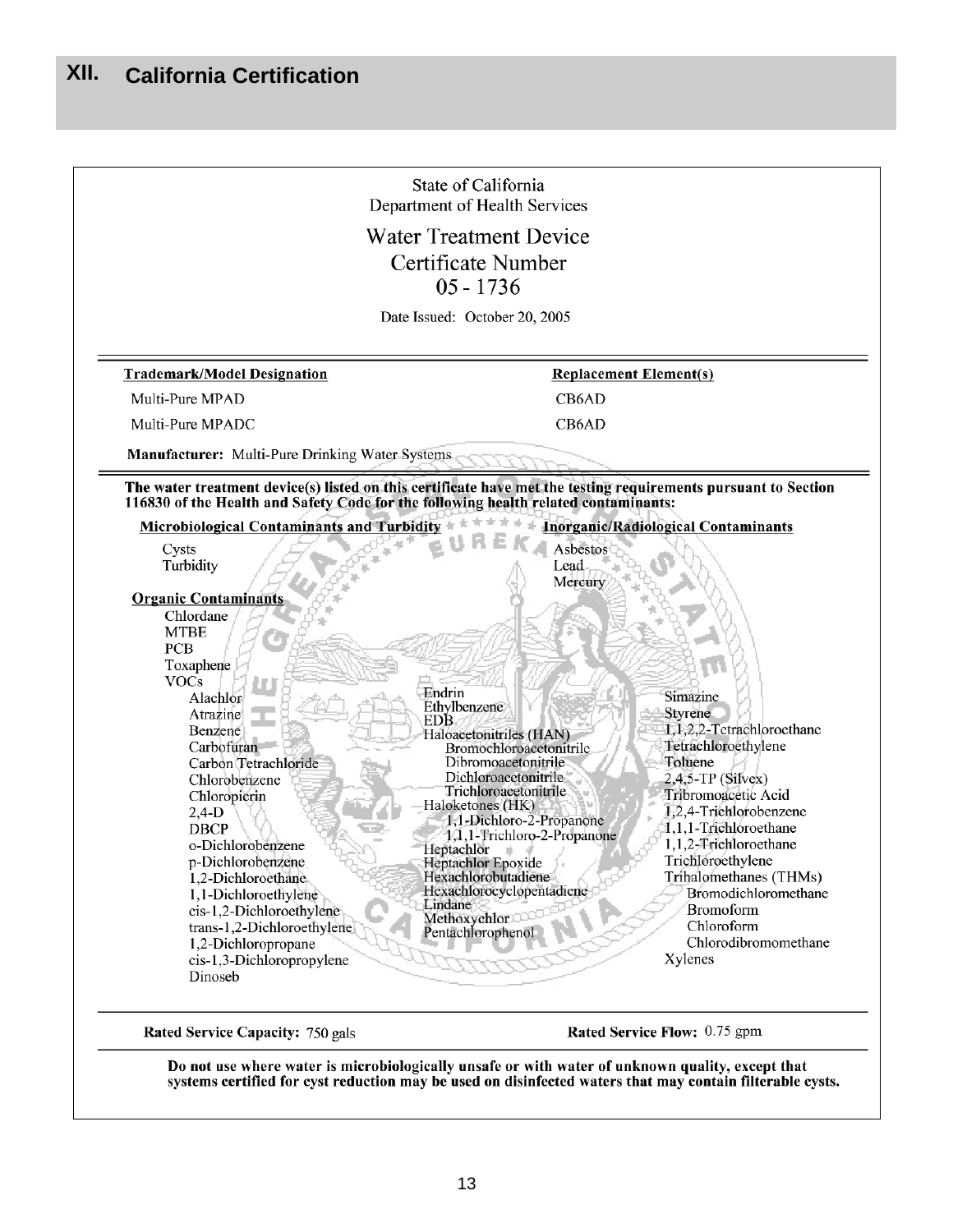## **XIII. Troubleshooting**

| <b>Problem</b>                      | Cause                                                                                                                                                                                                                                                                     | Remedy                                                                                                                                                                                                                                                                                                                                                                |
|-------------------------------------|---------------------------------------------------------------------------------------------------------------------------------------------------------------------------------------------------------------------------------------------------------------------------|-----------------------------------------------------------------------------------------------------------------------------------------------------------------------------------------------------------------------------------------------------------------------------------------------------------------------------------------------------------------------|
| Taste/Odor (general)                | The carbon block filter may become saturated with Change the filter<br>the taste and odors it adsorbs.                                                                                                                                                                    |                                                                                                                                                                                                                                                                                                                                                                       |
| Rotten egg odor                     | Typically a sign of H2S (hydrogen sulfide) gas<br>w hich can occur at any time.                                                                                                                                                                                           | It is recommended that you keep two filter cartridges<br>on hand. When one becomes saturated with odor,<br>remove it and allow it to dry upside (threaded-hole)<br>down on a paper tow el. The sulfur gas will dissipate,<br>allow ing the cartridge to be reused. Rotating<br>cartridges in this manner will, in some cases, help<br>extend the life of the filter.  |
| Odor & odd color on cartridge       | H2S (hydrogen sulfide) caused by iron<br>(orange/brow nish), manganese (blackish), and/or<br>decaying organisms (slimy/blotchy colors) can<br>cause rotten egg-type odor.                                                                                                 | Change of filter cartridge is the only recommended<br>course of action.                                                                                                                                                                                                                                                                                               |
| "Milky" color in water              | Higher than normal w ater pressure through the<br>System will create small bubbles. Air bubbles do<br>not effect the performance of the system. Air can<br>be trapped inside the lid of the housing.                                                                      | For a countertop installation, turn on the water and<br>engage the diverter valve w hile reducing the w ater<br>flow slightly. For a below the sink installation, adjust<br>the water pressure at the feedwater adapter below<br>the sink. Turn on the ledge faucet or diverter valve<br>and let water run for 3 to 5 minutes after installation or<br>filter change. |
| Flow rate is slow                   | Solids: The filter is designed to become restricted<br>in its flow rate when the filter becomes clogged<br>w ith particulate and other contaminants. When<br>your water flow rate slows to the point that it is<br>inconvenient to use, it is time to change your filter. | It is recommended that filters be replaced at least<br>every twelve months or when its capacity is reached,<br>whichever comes first. If water pressure is too low,<br>adjust water pressure to 60 psi. If other faucets or<br>sprinklers are on turn off other running water.                                                                                        |
| Water dripping from faucet assembly | Adjustment of water flow is needed.                                                                                                                                                                                                                                       | Below sink units - remove the faucet handle by first<br>removing the spout (pull straight up) and then slide the<br>handle off the faucet base. Then turn the small t-bar<br>about one half turn to tighten the faucet assembly.                                                                                                                                      |
| Water is black                      | Carbon dust                                                                                                                                                                                                                                                               | Allow water to run through the unit to waste for<br>approximately 20 minutes to flush the filter and charge<br>the carbon.                                                                                                                                                                                                                                            |

## **Maintenance Problems**

**Flushing / disinfecting the unit housing:** Multi-Pure recommends that you not allow water to sit in a unit for extended periods of time without it being used. If a unit is left unused for more than 10 days, it may need to be flushed/disinfected before you resume use.

- To flush a unit that may be contaminated:
- 1. Confirm that water is turned off to the unit.
- 2. Relieve the water pressure (if below sink unit) by opening the unit faucet.
- 3. Remove and discard the used filter.
- 4. Clean & rinse out the inside of the housing.
- 5. Add 5 to 7 drops of bleach, such as Clorox™ or Purex™ (5 ¼% sodium hypochlorite) to the bottom canister.
- 6. Reconnect the housing top and bottom without the replacement filter.
- 7. Turn on water and let unit housing fill up with the water/bleach solution.
- 8. Allow unit to soak for at least 30 minutes.
	- a. Countertop Units: To disinfect the spout, place your finger over the tip of the spout and turn the unit upside down. Repeat this procedure 2 or 3 times during the 30-minute soak period.
	- b. Below Sink Units: To disinfect the faucet spout, remove the spout and place it in a container with one-quart of water and bleach (use 5 drops of bleach) and allow to soak for 30 minutes.
- 9. After the housing has soaked for 30 minutes, disassemble the top and bottom and pour out the water/bleach solution. Rinse out the inside of the housing.
- 10. Replace the filter (cartridge) following the instructions with the new filter.
- 11. Follow the instructions with the replacement filter for reconnecting and flushing your unit.

**Vegetable Oil** (Using vegetable oil to lubricate the diverter valve does not dissolve the mineral deposits which build up and cause the sticking; thus it will be necessary to repeat this procedure from time to time)

- 1. Unscrew diverter valve from faucet.
- 2. Pour a little vegetable oil in the inlet hole.
- 3. Pull the diverter valve stem in/out several times to lubricate it thoroughly.
- 4. Replace diverter valve on faucet.

**Vinegar** (Using vinegar to dissolve the mineral deposits may cause discoloration)

- 1. Unscrew diverter valve from faucet.
- 2. Soak diverter valve in vinegar for 10 minutes.
- 3. Rinse and replace diverter valve on faucet.

#### **Diverter Stem Stuck (**If diverter stem is not operating properly - sticking)

1. Disconnect diverter valve from faucet.

- 2. Push pin in -- if you can push the pin easily, there was air in the tubing.
- 3. Reconnect diverter valve.

**If these methods don't work, it may be necessary to replace the diverter valve. Please contact Multi-Pure Customer Service at 800-622-9206 for assistance.**

**Stuck / Sticking Diverter Valve:** Normally caused by a mineral (calcium) buildup around the diverter stem. There are two methods for solving this prob-

lem (Vegetable Oil or Vinegar).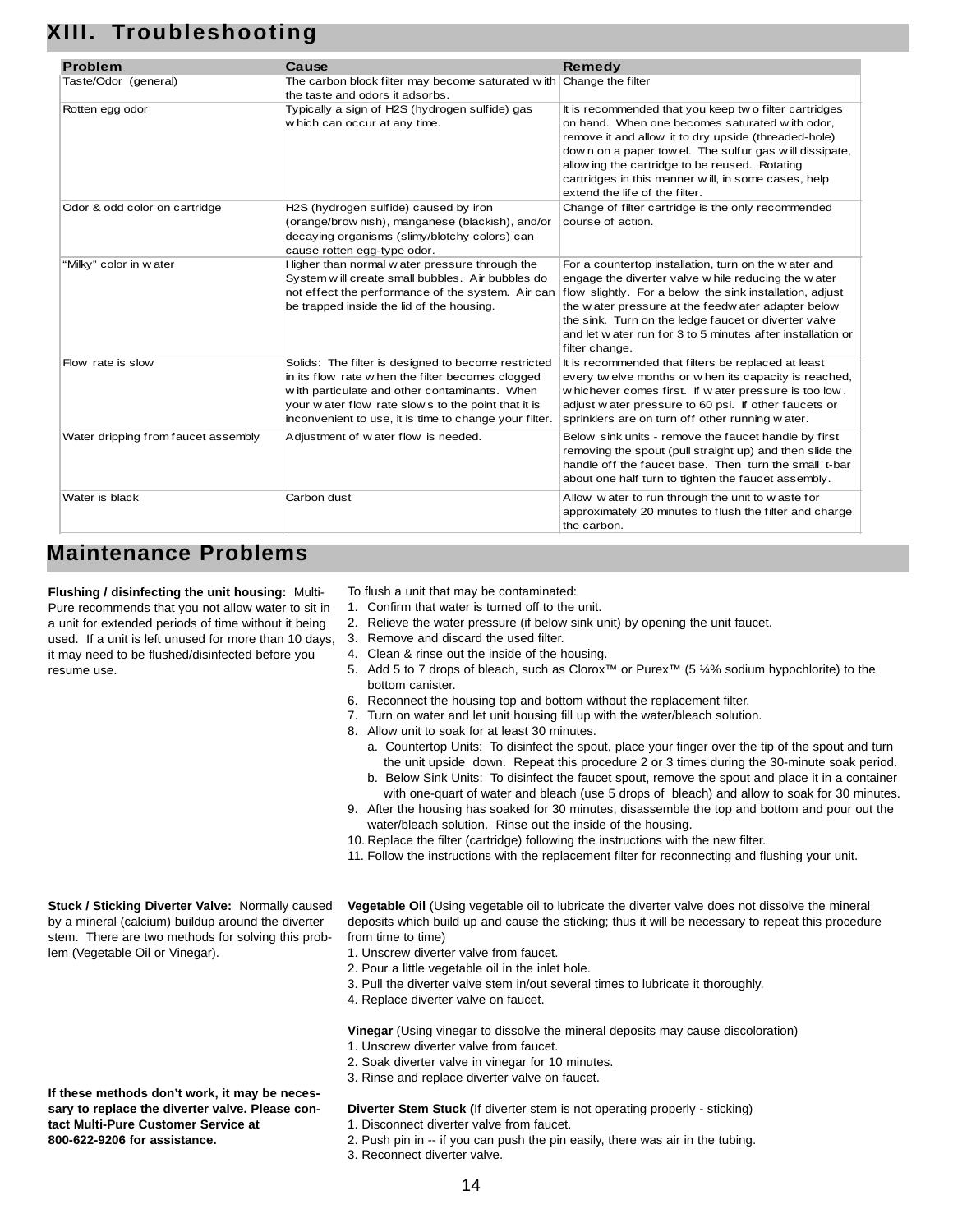## **XIV. Questions and Answers**

| <b>Question</b>                                                                                                                             | <b>Answer</b>                                                                                                                                                                                                                                                                                                                                                                                                                                 | <b>Comments</b>                                                                                                                                                                                                                                                                                                                                                                 |
|---------------------------------------------------------------------------------------------------------------------------------------------|-----------------------------------------------------------------------------------------------------------------------------------------------------------------------------------------------------------------------------------------------------------------------------------------------------------------------------------------------------------------------------------------------------------------------------------------------|---------------------------------------------------------------------------------------------------------------------------------------------------------------------------------------------------------------------------------------------------------------------------------------------------------------------------------------------------------------------------------|
| Will low pH or acid water affect the Multi-<br>Pure filter?                                                                                 | No.                                                                                                                                                                                                                                                                                                                                                                                                                                           | Mineral components expressed as acidity<br>and alkalinity determine pH. Neutrality is 7;<br>below 7 is acidity; above 7 is alkalinity.                                                                                                                                                                                                                                          |
| Does deionized water or soft water have<br>any affect on Multi-Pure water?                                                                  | No.                                                                                                                                                                                                                                                                                                                                                                                                                                           | N/A                                                                                                                                                                                                                                                                                                                                                                             |
| Can the Multi-Pure System be connected to The below sink models can be connected to<br>an automatic ice-maker?                              | both your sink and refrigerator, to any type of<br>water dispenser or ice-maker. You can use<br>the same unit installed under your sink to<br>also filter the water at your refrigerator.                                                                                                                                                                                                                                                     | To connect a single Drinking Water System<br>to both your sink and refrigerator, request an<br>"ice-maker tee" on the order form.                                                                                                                                                                                                                                               |
| Can the Multi-Pure System be used during<br>an emergency or when the water is turned<br>off?                                                | Yes, you can hand pump or siphon water<br>through the Multi-Pure System during an<br>emergency. CAUTION -- the Multi-Pure<br>System is not intended to be used where the<br>water is microbiologically unsafe or with<br>water of unknown quality without adequate<br>disinfection before or after the unit.                                                                                                                                  | If water source is questionably<br>contaminated, it should be disinfected prior<br>to use. Add 1/4 tsp of household bleach per<br>gallon of water; the Multi-Pure System will<br>remove this solution from the water. Hand<br>pump kits are available from Multi-Pure.                                                                                                          |
| What causes "white" particles to appear in The natural minerals in the Multi-Pure water<br>Multi-Pure water when it is frozen or<br>boiled? | solidify when the water is frozen, and those<br>minerals appear as white flakes or specks<br>when the ice melts.                                                                                                                                                                                                                                                                                                                              | Natural minerals are beneficial to good<br>health and their existence in drinking water<br>(in normal quantities) should not cause any<br>alarm. Minerals can be removed by Reverse<br>Osmosis technology, which is also available<br>from Multi-Pure on request.                                                                                                               |
| Why does the Multi-Pure System reduce<br>Volatile Organic Chemicals, but not natural<br>minerals?                                           | Minerals are totally dissolved in solution and<br>do not have an actual physical size; thus, the<br>minerals pass through the filter unchanged.                                                                                                                                                                                                                                                                                               | The materials used in Multi-Pure Drinking<br>Water Systems are specially selected for<br>their ability to react with the chemicals in the<br>water, but not with natural minerals that are<br>beneficial to good health.                                                                                                                                                        |
| Should sediment be removed with a<br>standard filter first?                                                                                 | In areas with excessive sedimentation,<br>prefiltration will help extend the operational<br>efficiency of the Multi-Pure cartridge;<br>however, in most areas this is not<br>necessary.                                                                                                                                                                                                                                                       | The Multi-Pure System contains a triple filter.<br>The outside material is a prefilter that helps<br>protect the solid carbon block surface from<br>prematurely clogging with large sediment.                                                                                                                                                                                   |
| Why is the compressed activated carbon<br>block filtration system more efficient than<br>activated carbon (loose granular)<br>systems?      | Multi-Pure's solid carbon block filters are<br>compacted into a dense structure causing<br>every molecule of water to be forced through<br>microscopic pores of carbon, effectively<br>reducing a wide range of contaminants of<br>health concern (see Section 3), as well as<br>adsorbing tastes and odors and removing<br>particulate matter removed by typical<br>activated carbon filters.                                                | The Water Quality Association reports that<br>"an activated carbon filter can reduce<br>organics and solid particles, as well as<br>offensive tastes and odors." Only precoat<br>and solid carbon block filters are engineered<br>to provide 0.5 micron mechanical filtration.                                                                                                  |
| What is the difference between a "water<br>softener" and the Multi-Pure Drinking<br><b>Water System?</b>                                    | Softeners are not used to treat drinking<br>water; they are used only to change the water and may extend the life of hot water heaters<br>hardness. Softeners put sodium into the<br>water in exchange for magnesium or<br>calcium ions. Multi-Pure Drinking Water<br>Systems do not remove dissolved minerals,<br>so, the pH is not changed. Natural minerals<br>most often found in water are considered to<br>be essential to good health. | Soft water is good for bathing and laundering<br>and boilers. However, soft water should not<br>be used for watering plants or lawns. It is<br>recommended that you bypass a water<br>softener when installing your Multi-Pure<br>Drinking Water System.                                                                                                                        |
| Can the Multi-Pure System be used on<br>untreated water?                                                                                    | If water source is questionable, it should be<br>disinfected prior to use. Add 1/4 tsp of<br>household bleach per gallon of water; the<br>Multi-Pure System will remove this solution<br>from the water. Consult your nearest public<br>water utility for assistance or guidelines on<br>proper treatment of untreated water.                                                                                                                 | Multi-Pure Systems are designed to be used<br>on treated water systems; they are not<br>intended to be used where the water is<br>microbiologically unsafe or with water of<br>unknown quality without adequate<br>disinfection before or after the unit. Systems<br>certified for cyst reduction may be be used<br>on disinfected waters that may contain<br>filterable cysts. |